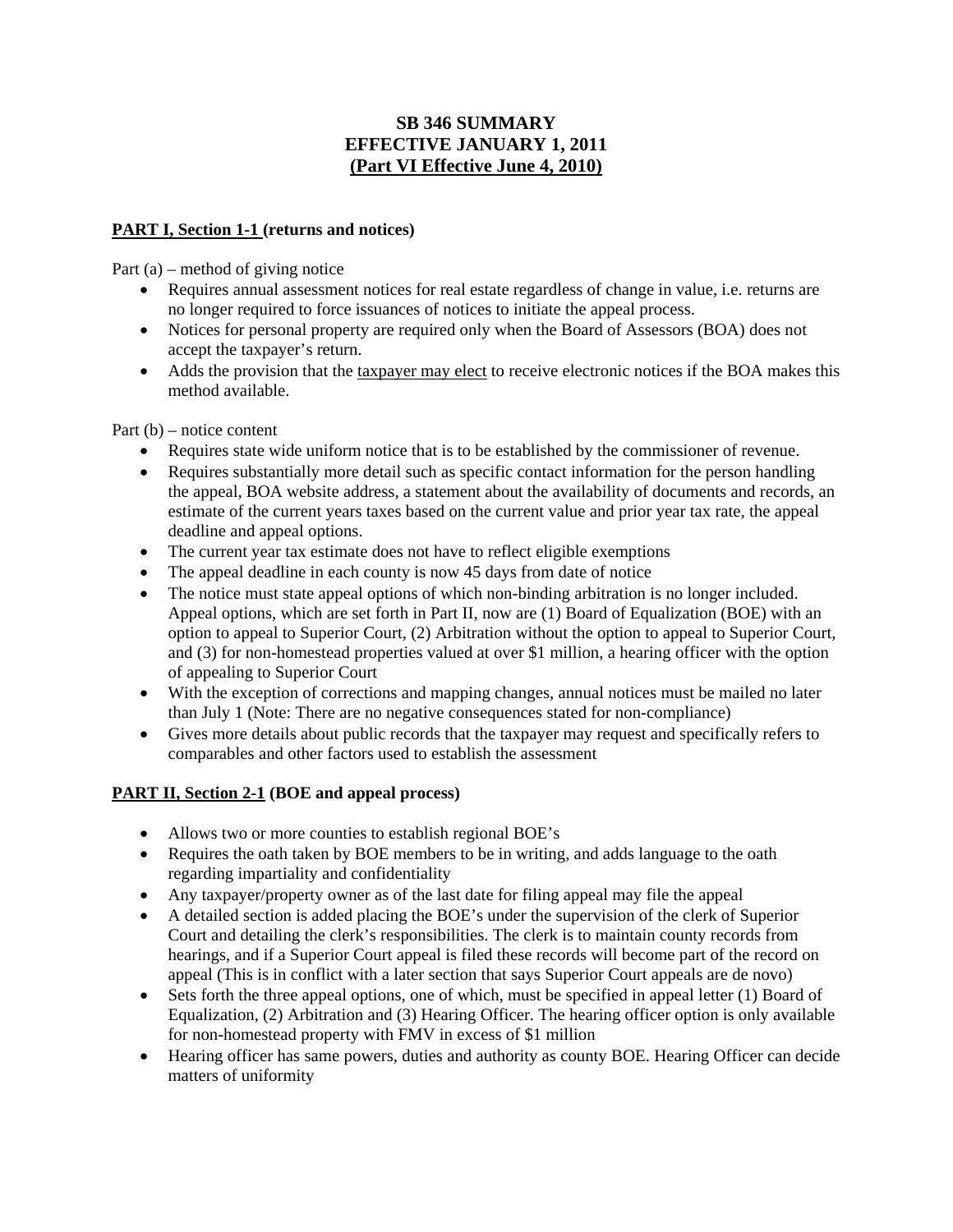- Sets the qualifications and process for choosing a hearing officer, who must be a State Certified Appraiser
- The commissioner will establish a uniform appeal form
- The original code allowed for one reschedule. Under this code, additional reschedules with good cause are allowed
- The commissioner will establish uniform standards for BOE's, hearing officers and arbitrators and review these standards every five years
- If counties adopt a written policy, allows for e-mailing of appeals
- Establishes 45 day appeal deadline for all counties
- County BOE and hearing officer are required to render a decision upon conclusion of hearing.
- When additional taxes are due at the conclusion of an appeal, homestead properties are no longer exempt from interest charges, which may not exceed \$150
- Clerk of Superior Court is responsible for facilities, clerical and administrative staff and records maintenance
- The county and taxpayer may agree to a value at any point during the appeal process, thus concluding the appeal
- Assessors have 90 days to review appeals and must notify taxpayer of any changes. Taxpayer has 30 days to reject such changes (previously 21 days)
- The taxpayer and BOA may mutually agree to appeal directly to Superior Court
- For Superior Court appeals, the taxpayer has the option of a bench trial or jury trial. At the taxpayers election this appeal will be placed on the court's next available bench or jury calendar

# **PART III, Section 3-1 (returns)**

• Establishes the return period of January 1 to April 1 each year for all counties.

# **PART IV, Section 4-1 (training for tax officials)**

- Establishes training requirements for tax officials (appraisers, assessors, collectors) and Board of Equalization
- Training is coordinated by Revenue Commissioner DOR
- Training is open to the public but must be paid for by the public

# **PART IV, Section 4-2 (qualifications for BTA)**

- 21 yrs old and resident of County within 6 months of taking office
- HS diploma or equivalent required
- Has to have 40 hours of training within 180 days of appointment
- Has to have an additional 40 hours of approved appraisal courses within 2 years of tenure
- DOR approves coursework and ensures compliance

# **PART IV, Section 4-3 (qualifications for BOE)**

- Establishes training requirements for BOE; 40 hours of instruction prior to hearing cases
- 8 hours of annual continuing education for BOE members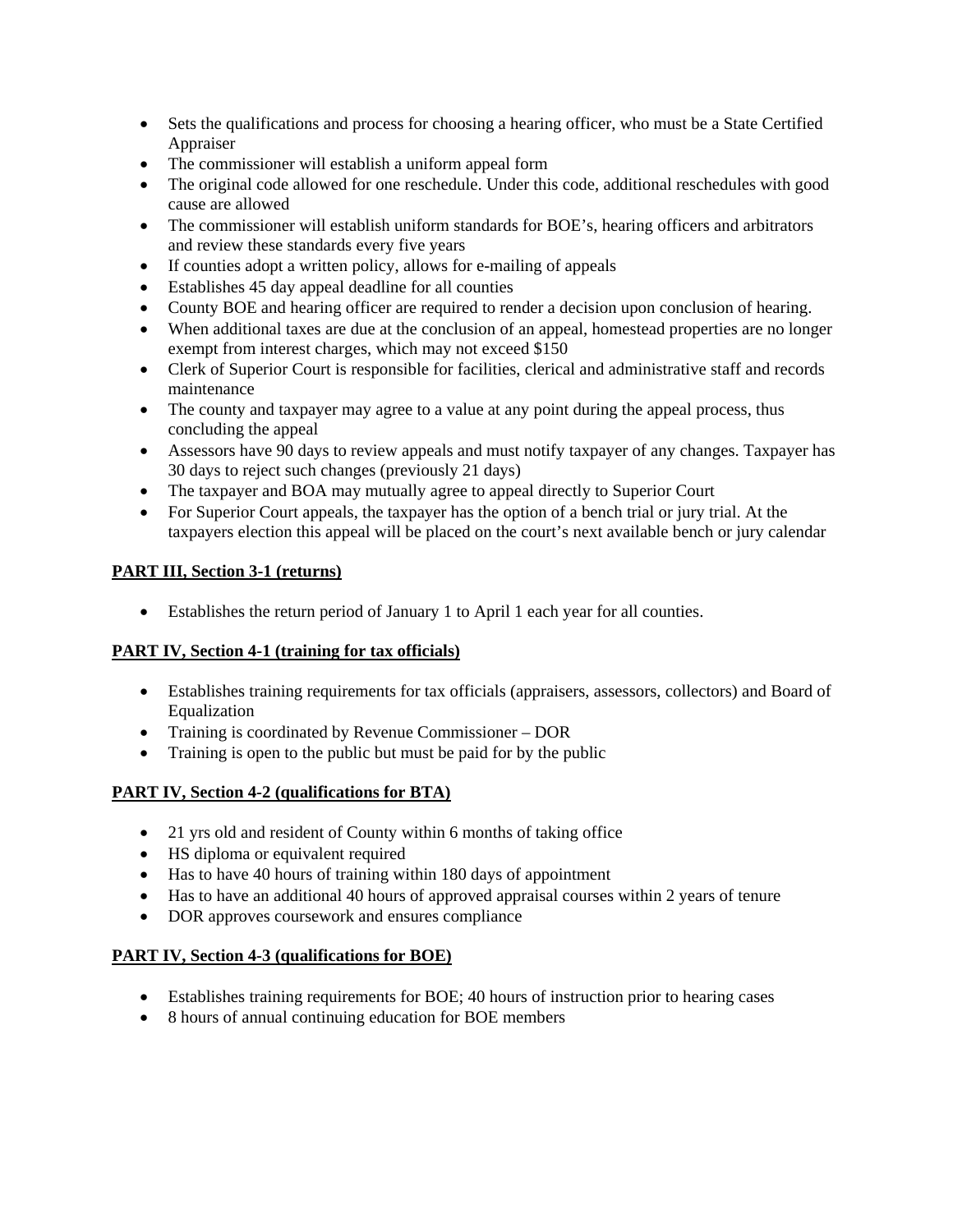### **PART V, Section 5-1 (sales definition)**

• Defines arm's length or bona fide sale to include distress sales, short sales, bank sales or sales at a public auction

### **PART V, Section 5-2 (fair market value and the income approach)**

- Defines "fair market value"
- Requires assessor to consider income approach, if data available, in determining FMV of income producing property
- Transaction (sale) price of the most recent arm's length/bona fide sale shall be the maximum allowable FMV for the next taxable year

### **PART V, Section 5-3 (assessment criteria for determining FMV)**

- Existing zoning
- Existing use
- Existing covenants and/or deed restrictions
- Decreased value based on limitations of a conservation easement

#### **PART V, Section 5-4 (intangible assets)**

• Assessor cannot include value of intangible assets including patents, trademarks, trade names, customer agreements and merchandising agreements

### **PART VI, Section 6-1 (rules of arbitration) EFFECTIVE IMMEDIATLEY**

- Definition of certified appraisal
- Taxpayer must elect to use arbitration within 45 days from the date of the mailing of the notice
- Within 10 days of receipt of a taxpayers' request for arbitration, the assessor's office has to send an appeal acknowledgement
- Within 45 days of filing the request for arbitration, the taxpayer must submit a copy of the certified appraisal; taxpayer can elect to have the appeal forwarded to the BOE if the certified appraisal is not available
- Within 45 days of receiving the certified appraisal, the Assessor can accept the appraisal and value becomes final
- If the Assessor rejects the appraisal, the appeal must be certified to the clerk of superior court.
- If the Assessor neither accepts nor rejects the taxpayer's appraisal within the 45 day period, then the certified appraisal becomes the final value; also if there is a 2009 binding arbitration appeal pending and the appraisal has been submitted, the value set forth in the appraisal shall be deemed the final value
- At the time of certification of the appeal, Assessor shall serve the taxpayer and taxpayer's attorney of record or employee with a copy of the certification , any other papers and a civil action file number assigned to the appeal
- Within 15 days of filing the certification to the clerk of the superior court, the chief judge shall issue the arbitration order
- County and taxpayer may agree on the single arbitrator
- If parties cannot agree, the arbitrator shall be appointed by the chief judge of the superior court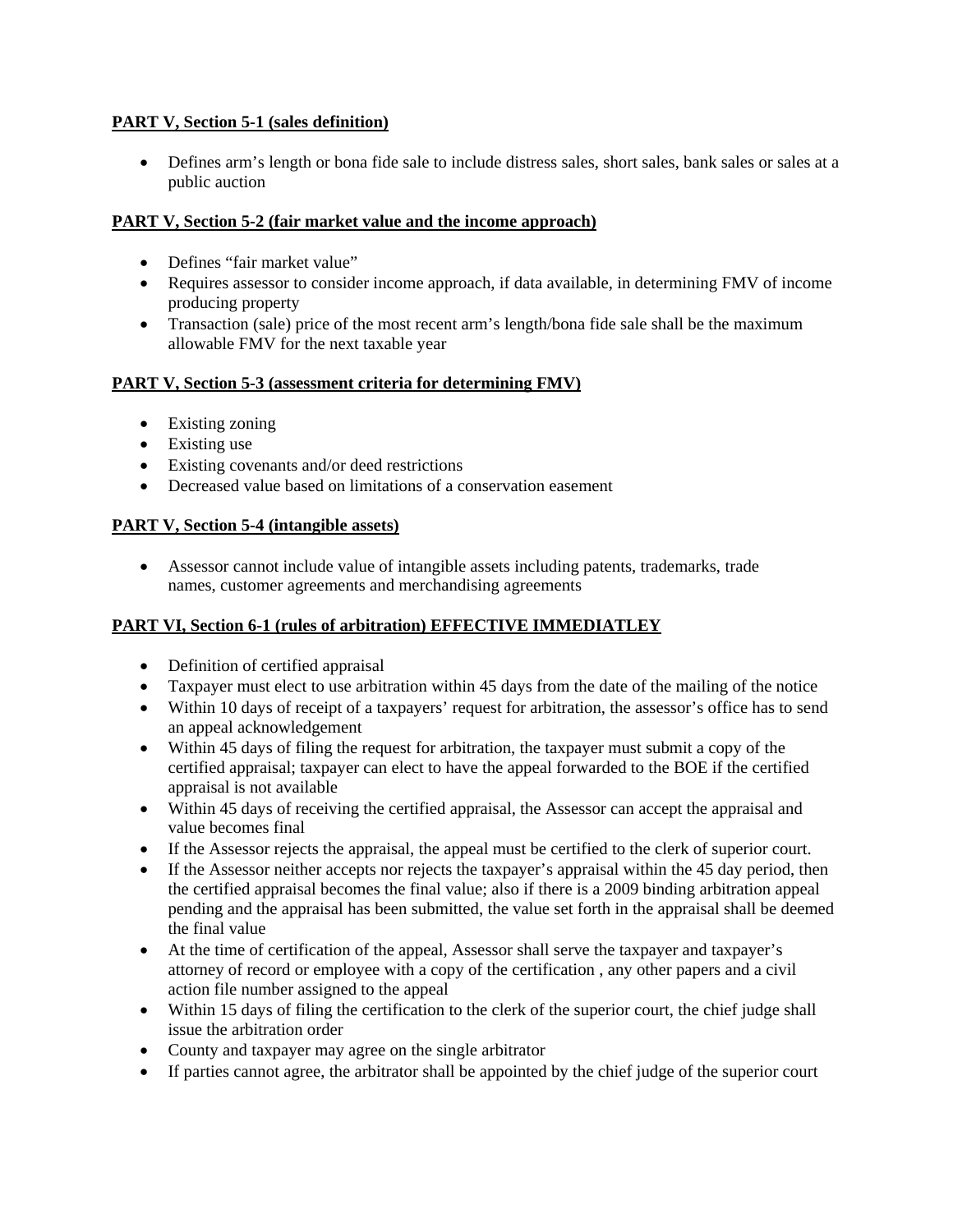- Arbitrator must be a state certified general real property appraiser or state certified residential real property appraiser
- Within 30 days of appointment arbitrator shall set a time and place to present evidence and hear testimony from both parties
- At the arbitration hearing, all parties shall have the right to review evidence and cross-examine witnesses
- Arbitrator shall maintain records of all pleadings, documents, etc presented at the hearing
- Provisions may be waived at any time by written consent by both parties
- At the conclusion of the hearing, the arbitrator shall render a decision regarding the value of the property
- Arbitrator shall consider a single value for the property and decide either the taxpayer's value of the Assessor's value
- Loser pays the arbitration and clerk of superior court fees
- Assessor has the burden of proof and the preponderance of evidence
- HB 299C applies to BOE, arbitration, hearing officer and superior court decisions
- Temporary tax bills are still in place based on either 85% of the proposed value or the return value

#### **PART VI, Section 6-2 (Digest penalties)**

• Assessors are not required to maintain any value other than market value and no County is subject to \$5 per parcel penalties by the DOR

#### **PART VII, Section 7-1 (tax refunds)**

- Refund provisions for voluntary or involuntary overpayment of taxes
- Refunds must come from the party collecting the tax County, municipality or County Board of Education

#### **PART VII, Section 8-1 (required returns)**

• Any returns not provided to the Board of Assessors by August 1 shall be billed at 85% of the preceding year's value until such time as the return is provided; the bill will be noted as temporary

#### **PART IX, Section 9-1 (collection and payment of taxes)**

• Counties, municipalities can choose to collect taxes in more than two installments

### **PART IX, Section 9-2 (payment forms)**

• Counties, municipalities may elect to receive ad valorem taxes in any form of payment; assume that means credit cards, cash, checks